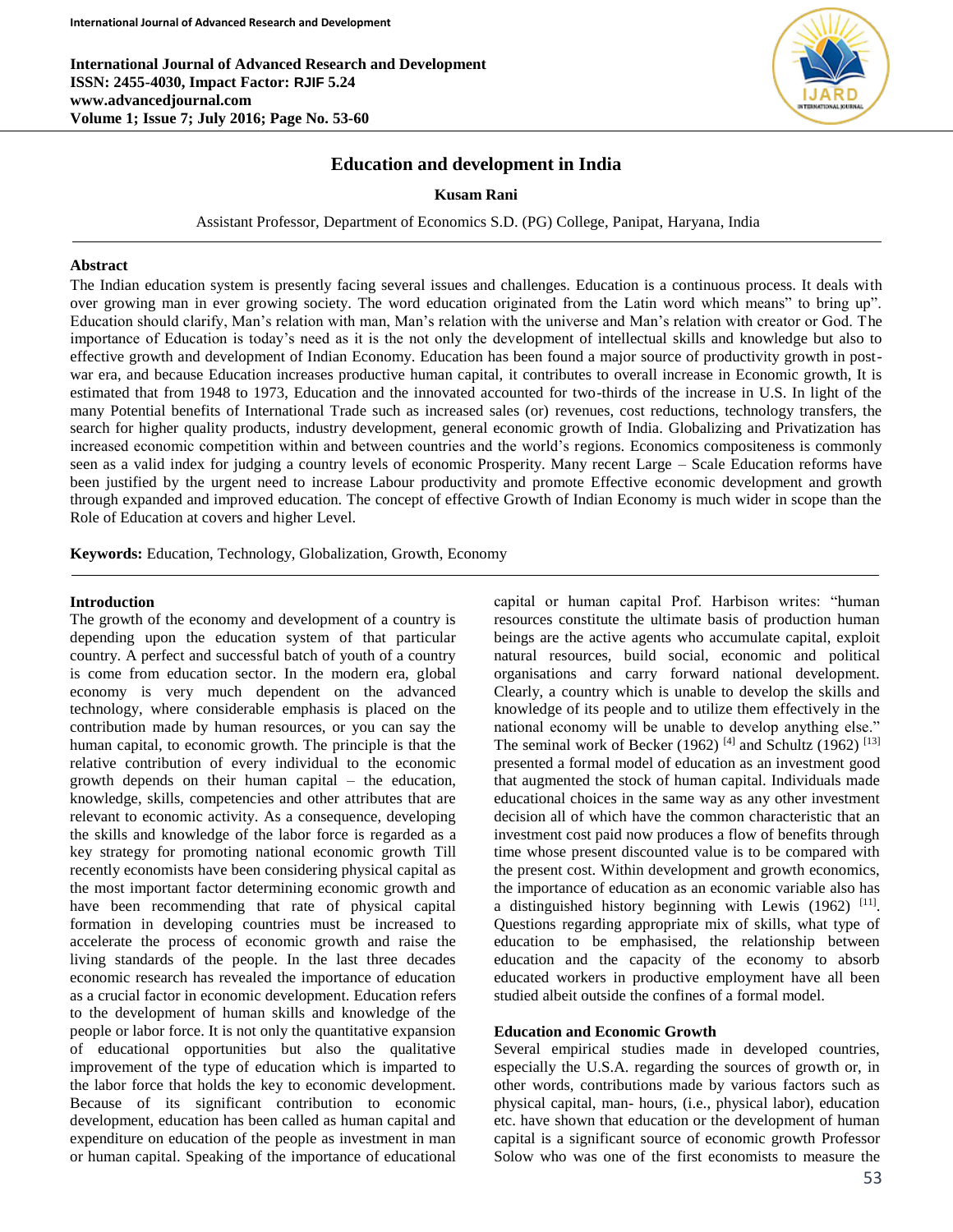contribution of human capital to economic growth estimated that for United States between 1909 and 1949, 57.5 per cent of the growth in output per man hour could be attributed to the residual factor which represents the effect of the technological change and of the improvement in the quality of labor mainly as a consequence of education He estimated this residual factor determining the increase in the total output on account of the measurable inputs of capital and labor (man-hours). He then subtracted this figure from the total output to get the contribution of residual factor which represented the effect of education and technological change, the physically immeasurable factors Denison, another American economist made further refinement in estimating the contribution to economic growth of various factors. Denison tried to separate and measure the contributions of various elements of 'residual factor' According to the estimates of Denison that over the period 1929-82 in the USA during which total national output grew at the rate of 2.9 per cent per annum, increase in labor. Input accounted for 32 per cent, the remaining 68 per cent was due to the increase in productivity per worker He then measured the contributions of education of per worker, capital formation, technological change and economies of scale. Denison found that 28 per cent points of contribution to growth in output due to growth in labor-productivity was due to technological change, 19 per cent points due to capital formation and 14 per cent points due to education per workers, and 9 per cent points due to economies of scale. It is thus clear that education and technological progress together made 42 per cent  $(14 + 28)$ contribution to growth in national product. The seminal paper by Lucas (1988, op.cit.)  $^{[12]}$  Was central to understanding not only the relationship between education and growth but also why there might be a strong case for policy intervention to promote educational take up? Within the context of a "new growth" model, Lucas suggested that the productivity of any worker is higher when working in an environment peopled by other high productivity workers through a kind of learning by watching mechanism. It follows then that the growth path a region takes depends in part on the level of accumulated human capital at the start of the growth process. The Lucas model can also be used to justify educational subsidy because of the implicit positive externality arising from education.

# **Education and development in India**

Using Indian data from 1966 to 1996, Self and Grabowski (2004) used time series techniques to study the causal impact of primary, secondary, and tertiary education on Indian growth performance. The results confirmed the importance of primary education with weaker evidence for secondary education and no evidence that tertiary education has a beneficial impact on growth. The apparent irrelevance of tertiary education is of course entirely consistent with the graduate disguised unemployment hypothesis outlined above. But perhaps the most interesting finding of self and Grabowski is the importance of female education (at all levels) in the growth process. This supports the results of Duraisamy  $(2002)$  <sup>[5]</sup> that rates of return to education were higher for women. It should be noted that the period of the study ends before the trade liberalisation reforms started. In other words, the data come from a closed economy. It has been suggested by Jain  $(2004)$ <sup>[9]</sup> relying on the work of Bhalla at the World Bank that education has significant gains

only in an open economy which is able to fully leverage additional knowledge. It is tentatively suggested that in the open era, that if India can raise the average level of schooling by two years, this will lead to a 0.15-0.2 percentage point permanent increase in GDP growth.

### **Rate of Return of education**

The contribution of education to economic growth has also been measured through the rate of return approach. In this approach rate of return is calculated from expenditure made by individuals on education and the measurement of the flow of an individual's future earnings expected to result from education. The present value of these is then calculated by using appropriate discount rate. This method has been used by Gary S. Backer who measured income differential arising from the cost or expenditure incurred on acquiring a college education in the United States. His estimates show that the rates of return on education in the U.S.A. for urban white population were 12.5 per cent in 1940 and 10 per cent in 1950.Renshaw also adopted this approach. He used Schultz earlier estimates of total earning foregone and expenditure (cost) incurred in acquiring high-school, college and university education in the U.S.A. He estimated that the average return on education ranged between 5 and 10 per cent for the period 1900 to 1950 in the U.S.A. It is worth noting that estimates of rate of return on investment in education are based upon private rates of returns to individuals receiving education. However, by assuming that differences in earnings in a market economy reflect differences in productivity, the rate of return on investment in education is taken to be the effect of education on the output of the country.

# **Rates of Return to Education in India**

The recent study by Dutta  $(2006)$ <sup>[8]</sup> using the Indian National survey data found that for adult males the pattern of rates of education is not dissimilar to that found elsewhere. The returns were significantly different for casual workers and regular workers. The latter had the usual inverted U shaped curve with respect to education levels whilst for casual workers the returns were flat. There was also some evidence that for regular workers graduates were pulling away from primary educated in the period of the 1990s. The author suggests (without much evidence) that this might be because of trade liberalisation. Worthwhile though such studies are, it must be borne in mind that the entire Human Capital approach is based on competitive access to credit markets in order to finance education. If education is rationed so that those from low income families are excluded from the education process, then the estimates of rate of return can at best be interpreted as conditional. In an important paper Tilak (2002) user NCAER data on Human Development in rural India to demonstrate that household's expenditure at least on primary education is not restricted to the upper socio economic classes. There does not appear to be strong evidence of financial constraints rationing access to education. At least at the primary level, this lends support to the rates of return to primary education being a good first approximation. In another recent study, Duraisamy and Duraisamy  $(2005)$  <sup>[7]</sup> using NSSO survey found wide variations in rates of return across the various states. Nonetheless the inverted U pattern was found with returns to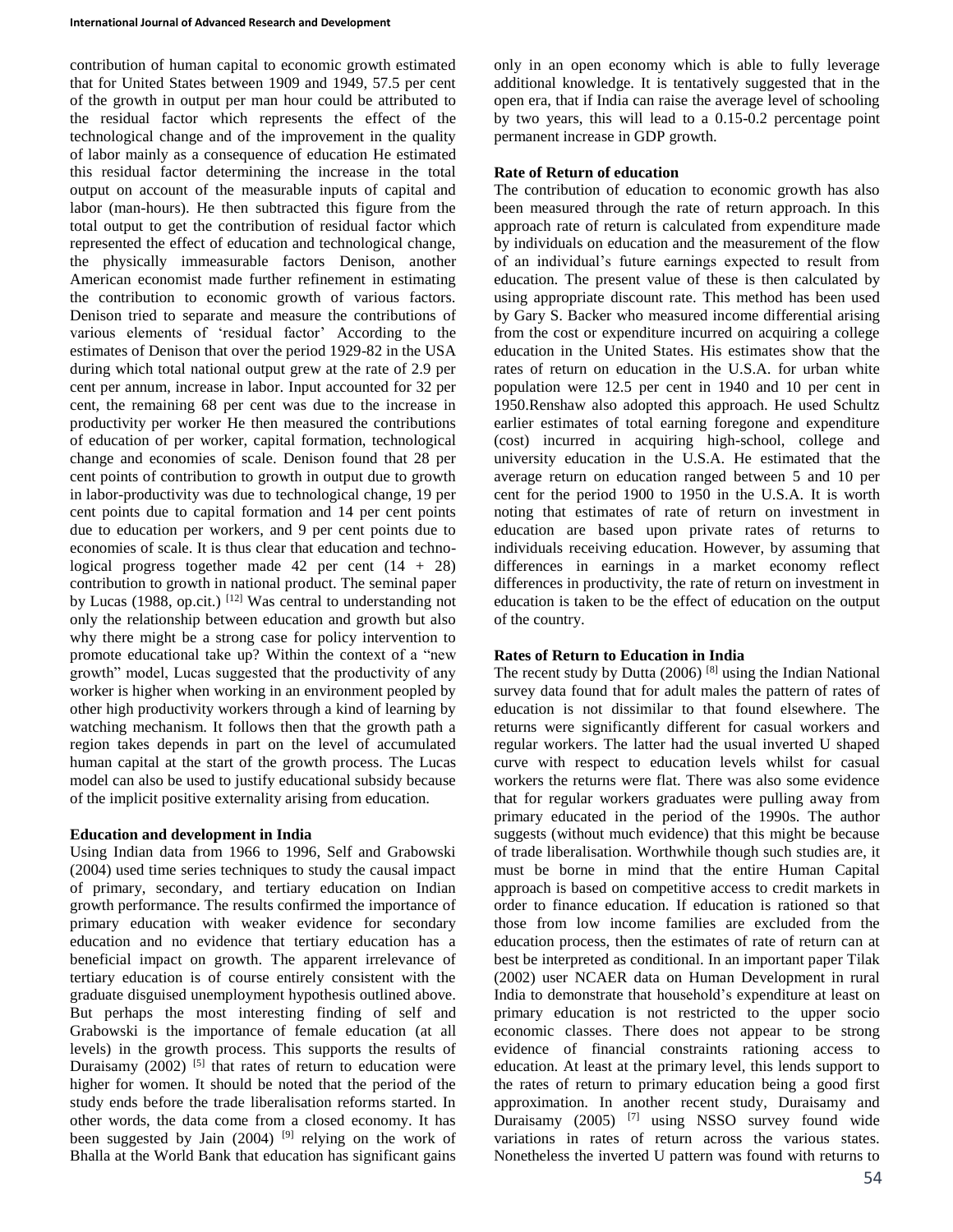primary education being low (2 to 10%) compared to those who have secondary education (12 to 24%). Not surprisingly the returns to primary education were greatest in the less developed states where poverty is more manifest. In a parallel study Duraisamy  $(2002)$ <sup>[2]</sup> found that that the return to women exceeded that for women. However, Kingdon and Unni  $(2001)$  <sup>[10]</sup> show that this finding that women have higher rates of return to education has to be set against the fact that women tend to have lower levels of education due to discriminatory intra-family behaviour. They show that the positive effect from higher rates of return is effectively cancelled out by womens lower years of schooling, leaving other forces to play an explanatory role in accounting for lower wages for women.

## **Benefits of education**

Education is a continuous process. It deals with over growing man in ever growing society. The word education originated from the Latin word which means" to bring up". Education should clarify, Man's relation with man, Man's relation with the universe and Man's relation with creator or God. The importance of Education is today's need as it is the not only the development of intellectual skills and knowledge but also to effective growth and development of Economy the whole economy gets many types of benefits from education These types are.

## **Consumption Benefits of Education**

Education yields consumption benefits for the individual as he may "enjoy" more education derive increased satisfaction from his present and future personal life. If the welfare of society depends on the welfare of its individual members, then the society as a whole also gains in welfare as a result of the increased consumption benefits of individuals from more education. Economic theory also helps us in quantifying the consumption benefits derived from education. In economic theory, to measure the marginal value of a product or service to a consumer we consider how much he has paid for it. An individual would not have purchased a product or service if it were not worth its price to him. Besides, an individual would have bought more units of a product if he thought that the marginal utility he was getting was more than the price he was paying.

Thus relative prices of various products reflect the marginal values of different products and the amount consumed of various products multiplied by their prices would, therefore, indicate the consumption benefits derived by the individuals. It may, however, be pointed out that the prices in a free economy are influenced by a given income distribution and the presence of monopolies and imperfections in the market structure and therefore they do not reflect the true marginal social values of different goods. However, an objective measure of consumption benefits of education may be difficult and has yet to be found out, but it should not lead any one to ignore the consumption benefits of education and its policy relevance. It may also be noted that, according to the new view, economic development is not merely concerned with the growth of output but also with the increase in consumption and well-being of the society. Therefore, consumption benefits of education may also be regarded as developmental benefits.

### **External Benefits of Education**

The education of an individual which not only benefits individual privately but also others., education makes people better neighbours and citizens and makes social and political life more healthy and meaningful., the most important external benefit of more education is its effect on technological change in the economy. More education, especially higher education stimulates research and thereby raises productivity which undoubtedly benefits the society. The individual inventor may not receive earnings equal to his contribution to the research. Denison's study of contribution of education to growth whose main findings have been mentioned above clearly shows the external benefits of education. After estimating the contribution of labour (including educated labour) and physical capital to economic growth he obtained an average residual of 0.59 percentage point. Denison attributed this to the increase in knowledge which is the direct result of research and indirectly of higher education. "If the entire residual indeed stemmed ultimately from education, as some human capital enthusiasts have implied, this would mean that education, directly or indirectly, contributed over 40 per cent of total output growth and 80 per cent of increased productivity from 1929 to 57." If Denison's residual is regarded as mainly due to research stimulated by additional education then this is indeed a major external benefit of education.

### **Income benefits of education**

Income benefits of education is based upon the analysis of the relationship between expenditure on education and income. Using this approach Schultz studied the relationship between expenditure on education and consumer's income and also the relationship between expenditure on education and physical capital formation for the United States during the period 1900 to 1956. He found that when measured in constant dollars, "the resources allocated to education rose about three and a half times (a) relative to consumer income in dollars, (b) relative to the gross formation of physical capital in dollars". This implies that the "income elasticity" of the demand for education was about 3.5 over the period or, in other words, education considered as an investment could be regarded as 3.5 times more attractive than investment in physical capital. It may, however, be noted that these estimates of Schultz only indirectly reflect the contribution of education to economic growth. In our above analysis we have explained that education is regarded as investment and like investment in physical capital, it raises productivity of the labour and thus contributes to growth of national income. The increased earnings or higher wages made by more educated workers have been considered as benefits not only to the private individuals, but also to the society as a whole. This is because higher earnings presumably reflect higher productivity, increased output in real as well as monetary terms.

**Benefits of Education to reduce Inequality and Poverty** In the 1950s and 1960s, the most important objective of development was the maximization of rate of economic growth, i.e. growth of material output and in conformity with this the economics of education also focused on estimating the contribution of education to the growth of national output.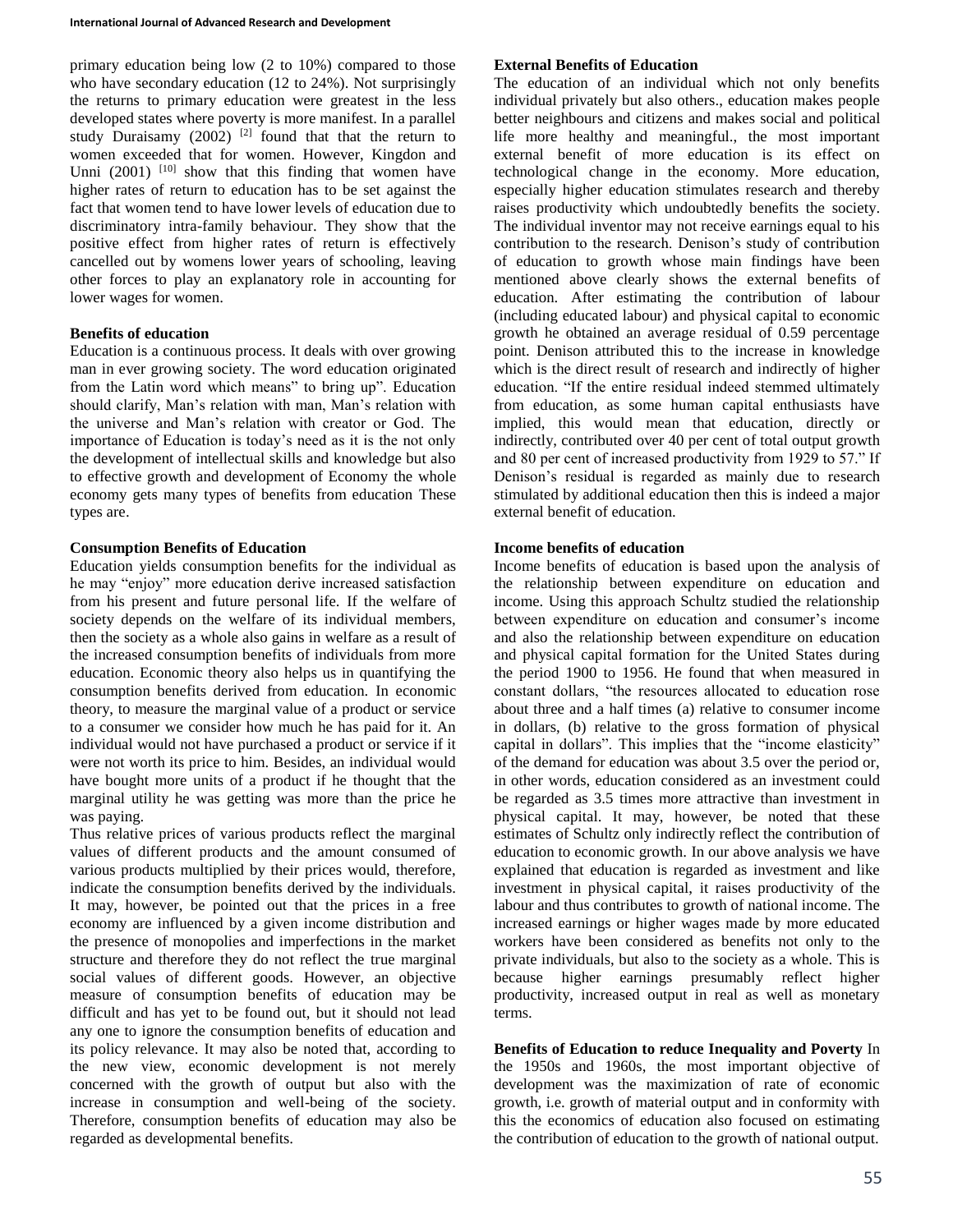#### **International Journal of Advanced Research and Development**

But now-a- days policy of economic development has been increasingly concerned with the distribution of income i.e., how gains of economic growth are distributed and whether poverty is being reduced During 2004-2012 Gross enrolment ratio (GER) in Classes IX-XII has sharply increased by 42% from 39.9 in 2004-05 to 56.8 in 2011-12 and per capita income at constant prices has also sharply increased by 58% from24143 in 2004-05 to 38048 in 2011-12. Increases in skill levels are linked to increase in incomes. For example, improved education can be associated with higher earnings and lower poverty rates Percentage of population Below Poverty Line has also sharply decreased by 15.3% from 37.2 % in 2004-05 to 21.9 in 2011-12. But recent studies have revealed that education, given the present education system, has tended to increase the inequalities in income distribution rather than reducing them. The adverse effect of formal education on income distribution has been explained through establishing a positive correlation between level of education received by an individual and the level of his lifeterm earnings. It has been shown that those who are able to complete their secondary and university education earn as high as 300 to 800 percentages more income in their life time than those who complete a part or whole of their primary education. "Since levels of earned income are so clearly dependent on years of completed schooling, it follows that large income inequalities will be reinforced and the magnitude of poverty perpetuated if students from middle and upper income brackets are represented disproportionately in secondary and university enrolments. If for financial and/or other reasons the poor are effectively denied access to secondary and higher education opportunities, then the educational system can actually perpetuate and even increase inequality in Third World Nations. "The fact that children and boys of poor family are unable to complete their secondary education coupled with the fact that there are large income or wage differentials between different persons of different levels of education explain that education in underdeveloped economies tends to increase income inequalities and perpetuates poverty rather than helps to reduce them.

# **Education and Rural Development**

If the objective of India is raising the standards of living

of the people in general and removal of mass poverty then rural development must get the highest priority. In the 1950's and 1960's in most of developing countries, the modernization and development of the urban sector was given the highest priority in the development plans and more resources were allocated to this sector. But in recent years the thinking among economists all over the world has undergone a significant change, since the development of the large scale industries and the urban sector has failed to solve the twin problems of poverty and unemployment. It has now been increasingly realized that it is through the emphasis on agricultural and rural development in the strategy of development that the problems of poverty and unemployment can be solved. Since 80 per cent of the population of less developed countries directly or indirectly depends upon agriculture, rural area needs to be given the highest priority now, education can play an important role in agricultural and rural development provided it is suitably modified and given a rural bias. The present system of education has a strong urban bias so that it is ill-suited to the requirements of agricultural and rural development. Moreover, the emphasis in the present education system in on general education rather than on vocational education a relevant and meaningful education can raise the productivity of the rural labor in agricultural work. It can create new employment opportunities if during the schooling students are educated and trained in some useful vocations. Moreover, education to the poor people will induce in them desire to have fewer children with the result that not only their private level of living will rise, but it will also help the general economic development by checking the growth of population. Above all, education will bring about improvement in their health and nutrition.

### **Expenditure on education in India**

Chart 1shows that's expenditure on education of india is less than a quarter of the equivalent ratio in Cuba, but even well below the percentage of public spending on education to GDP in countries such as Kenya, Malawi and Ethiopia. And, the ratio in India is still substantially below that of the weighted average of all the countries in the world.



*Source***:** UNDP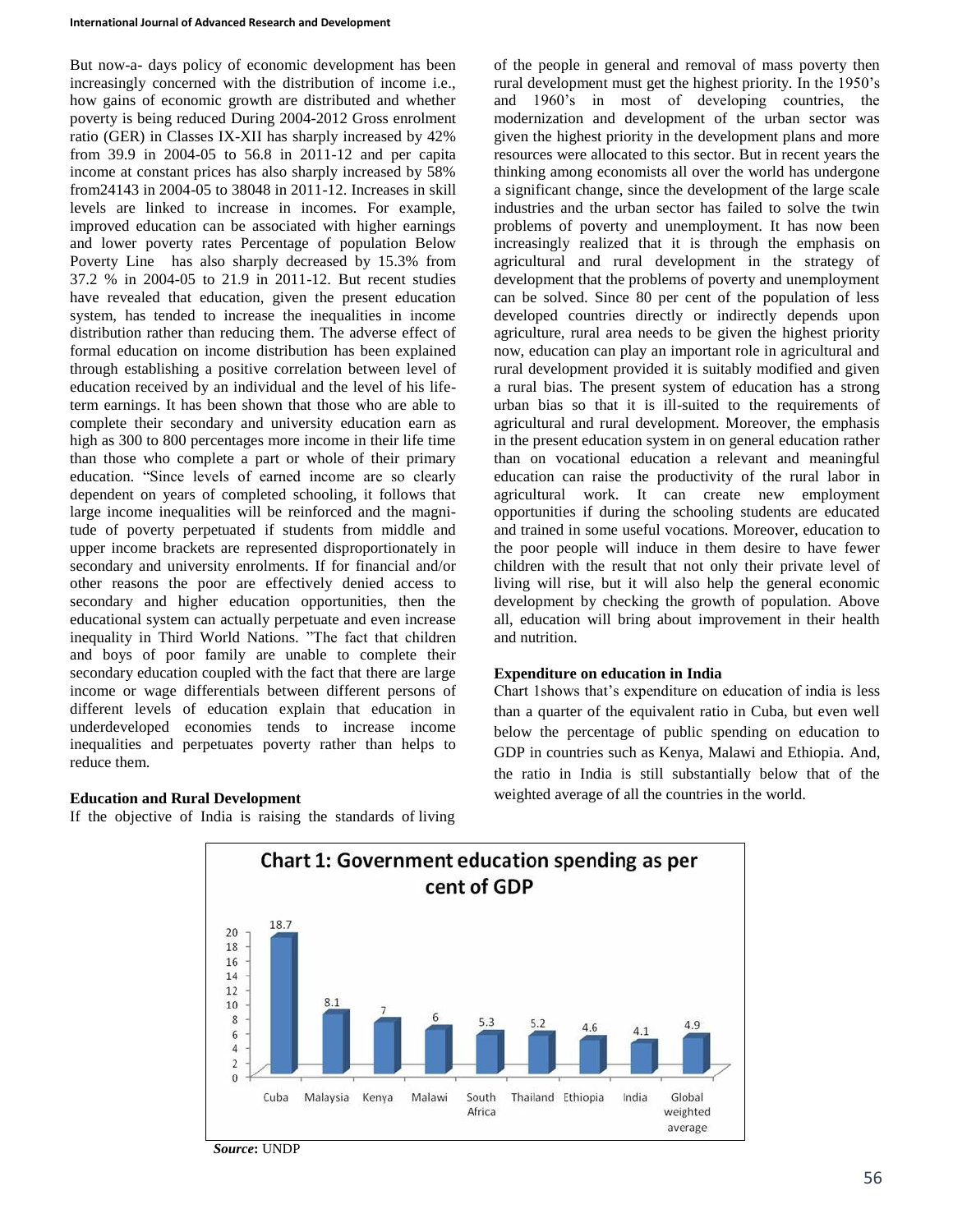To make matters worse, instead of providing a big increase in the funding for school education, the Central government has actually retracted by reducing its commitment on Sarva Shiksha Abhiyan from 75 per cent to 50 per cent. This is a big blow, not only for those States where school education is still far from universal, but also for other States where there is a pressing need for more funds to improve the quality of schooling. Chart 2 shows that the State governments taken

together are currently spending around 14 per cent of the total expenditure on education at all levels, a decrease from the level a decade ago but an increase compared with the middle years of the previous decade. But the Central government's declared desire to increase education spending is barely reflected in the budgetary figures with the amount spent remaining a shockingly low proportion of the total public spending.



A recent survey (India Human Development Survey 2010) of

41,554 households across India allows us to compare the incidence of private schooling and the relative costs of such schooling across States. The results are shown in the accompanying table, from which several interesting features emerge. The ratio of private enrolment in schools for children aged 6-14 years varies dramatically across States, from a low of 6 per cent in Assam to a high of 52 per cent in Punjab.

While both Punjab and Haryana have high ratios of privatisation of schooling, it is not as if this feature is otherwise strongly correlated with per capita income in the State. Nor is it that private education is always greater where public education is less funded (defined by the per capita annual total expenses in government schools), or even where the gap between public and private funding is large.

|                         |                              | Annual total expenses per student (Rs) |                |  |  |  |
|-------------------------|------------------------------|----------------------------------------|----------------|--|--|--|
|                         | Private school enrolment (%) | Government                             | <b>Private</b> |  |  |  |
| <b>All India</b>        | 28                           | 688                                    | 2920           |  |  |  |
| <b>Andhra Pradesh</b>   | 31                           | 574                                    | 3260           |  |  |  |
| <b>Assam</b>            | 6                            | 371                                    | 1636           |  |  |  |
| <b>Bihar</b>            | 18                           | 704                                    | 2466           |  |  |  |
| Chhattisgarh            | 15                           | 317                                    | 2039           |  |  |  |
| <b>Delhi</b>            | 28                           | 1044                                   | 5390           |  |  |  |
| Gujarat                 | 22                           | 766                                    | 4221           |  |  |  |
| <b>Haryana</b>          | 47                           | 1043                                   | 4372           |  |  |  |
| <b>Himachal Pradesh</b> | 19                           | 1709                                   | 6273           |  |  |  |
| Jammu and Kashmir       | 47                           | 1045                                   | 3719           |  |  |  |
| <b>Jharkhand</b>        | 32                           | 502                                    | 2932           |  |  |  |
| <b>Karnataka</b>        | 28                           | 638                                    | 3848           |  |  |  |
| Kerala                  | 31                           | 1537                                   | 3259           |  |  |  |
| <b>Madhya Pradesh</b>   | 27                           | 333                                    | 1935           |  |  |  |
| Maharashtra, Goa        | 20                           | 599                                    | 2370           |  |  |  |
| North-East              | 34                           | 1441                                   | 4237           |  |  |  |
| Orissa                  | 8                            | 612                                    | 2851           |  |  |  |
| Punjab                  | 52                           | 1444                                   | 5160           |  |  |  |
| Rajasthan               | 32                           | 676                                    | 2612           |  |  |  |
| <b>Tamil Nadu</b>       | 23                           | 606                                    | 3811           |  |  |  |
| <b>Uttar Pradesh</b>    | 43                           | 427                                    | 1733           |  |  |  |
| <b>Uttarakhand</b>      | 27                           | 972                                    | 3422           |  |  |  |
| <b>West Bengal</b>      | 10                           | 1136                                   | 5045           |  |  |  |

Source: Human Development in India: Challenges for a society in transition, OUP 2010, page 84.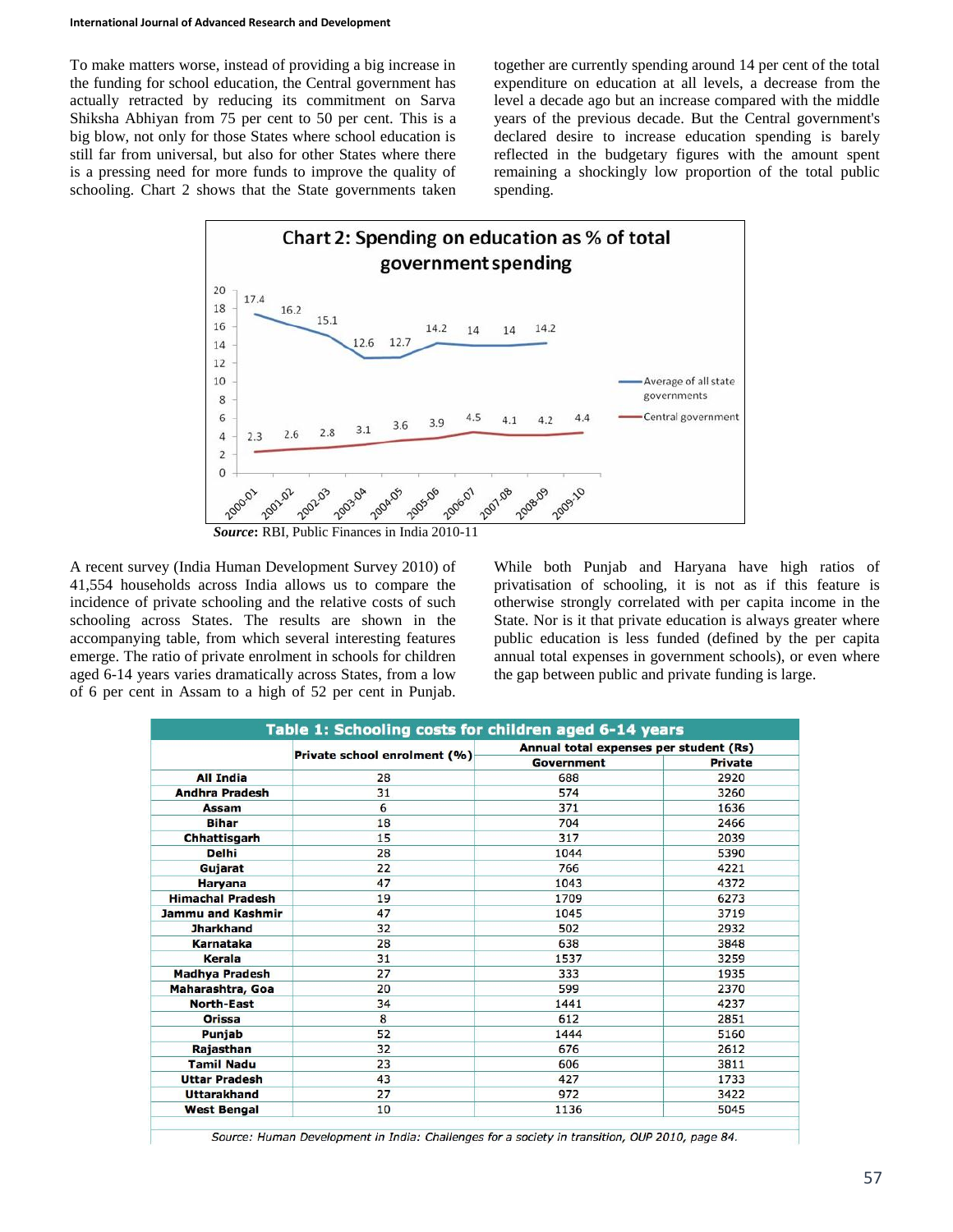What is clear from the table is that per capita expenditure is a critical variable in affecting quality. Thus Kerala, which is generally acknowledged to have a good government schooling system, has one of the highest per capita spending values. The highest was found in Himachal Pradesh, which is one of the great recent success stories of school education; it has achieved universal and good-quality school education despite being a relatively less wealthy State that has to deal with difficult terrain and logistical constraints. The table

reinforces the point that to ensure quality, raising the level of public expenditure in education is absolutely essential. All this is especially important now that the right to education has become enshrined in law. If the Central government is really serious about this, it must put its money where its mouth is. Allocation of plan funds for states was increased in the last budget but the total plan allocation has come down by 19% for this year. This implies lesser funds for development in the hands of states despite higher devolution of funds.

| Table 2: India Spend had earlier raised concerns about low spending on education |  |  |
|----------------------------------------------------------------------------------|--|--|
|----------------------------------------------------------------------------------|--|--|

|                                                       | <b>Actual 2013-14</b> |                                  | <b>Budget 2014-15</b> |      | <b>Revised 2014-15</b> |              |                 | <b>Budget 2015-16</b>           |              |                 |              |              |
|-------------------------------------------------------|-----------------------|----------------------------------|-----------------------|------|------------------------|--------------|-----------------|---------------------------------|--------------|-----------------|--------------|--------------|
|                                                       | Plan                  | Non-<br>Plan                     | Total                 | Plan | Non-<br>Plan           | <b>Total</b> | Plan            | Non-<br>Plan                    | <b>Total</b> | Plan            | Non-<br>Plan | <b>Total</b> |
| Department of School<br><b>Education and Literacy</b> |                       | 43684.41 3171.93 46856.34 51828  |                       |      | 3287.1                 |              | 55115.1 43517.9 | 3287.1                          |              | 46805 39038.5   | 3181         | 42219.5      |
| Department of Higher<br>Education                     |                       | 14182.83 10282.34 24465.17 16900 |                       |      | 10756                  | 27656        | 13000           | 10700                           |              | 23700 15855.26  | 11000        | 26855.26     |
|                                                       |                       | 57867.24 13454.27 71321.51 68728 |                       |      |                        |              |                 | 14043.1 82771.1 56517.9 13987.1 |              | 170505154893.76 | 14181        | 69074.76     |

*Source***:** Budget 2015, F*igures in Rs crore*

Education spending in India has been lower than the world average. Globally, 4.9% of GDP was spent on education in 2010 while India spent only 3.3% of GDP, according to World Bank data Compared to BRICS nations, India's literacy rate is only 74% while that of these economies is equivalent to that of the developed world. The government is stressing on skill development, but the spending on school education and literacy has been reduced by Rs 12,895.6 crore. The Finance Minister has promised a school within a 5 km radius of every child but the fall in allocation, it may be a difficult target to achieve. While India is on a stable growth trajectory, we still lag behind in human capital and overall human development where India ranks 136 among 186 countries.

### **Suggestions**

"India is one of the youngest nations in the world with more than 54% of the total population below 25 years of age. India's workforce is the second largest in the world after China's. While China's demographic dividend is expected to start tapering off by 2015, India will continue to enjoy it till 2040.The Indian education system is presently facing several issues and challenges. India need to change education system. The Education system needs to make students as learner's innovators, scholars, researchers and trainers. We should focus on skilled based education. Instead of focusing on outdated models of brick and mortar colleges and universities, we need to create educational delivery mechanisms that can actually take the wealth of human knowledge to the masses. Policies and strategies that drive educational reforms have been adjusted to the new realities by creating structures in education systems that allow assessing comparing and rank ordering national and regional education performances The purpose of education cannot be just money making but truly man making. But no matter what, education is the key that allows people to more up in the world, seek better jobs, and ultimately succeed fully in life. Education is very important and to develop the Indian economy systems is very objectively. A perfect and successful batch of youth of a country is come from education sector. Many foreign / abroad countries including

India, China, Australia, New Zeeland, Singapore and many other developing moves started to welcome more international students. As they bring different ideas, culture as well as foreign incomes in the form of fees structure, living expenses and other daily expenses. Where as those developed countries like UK, USA Canada and other developed European countries already open doors for international students and these countries are always emphasis on improving their education structure, developing more colleges and universities on country side areas and always in a way to update their course content on regular. India has also launched many types of different degree courses offered by various universities and colleges of India. But more as times goes on, Indian Education Development has very well improved and now started many programmes and degree courses at International of standard along with the implementation of grading system in middle school that brings relief to middle school students and make them motivated to work hard to complete with co-operate world. The story of education in India is a paradox. Twenty percent of Indian get a fairly decent education, and in a nation of 1.2 billion, this is huge number and helps to explain why India has become the back office of the world. Government schools have failed in India, and this is why one-third of Indians children attend private schools. Trends in Enrolment the total enrolment in the education system (excluding distance education) has increased from 0.17 million in 1950-51 to 10.48 million in 2004-05. During the period 1950-51 and 2004-5, while total enrolment at higher education level has increased at an average annual growth rate of 8.04 percent, the growth rate in the total number of teachers has been 5.78 percent. Nearly 87 percent of students in the higher education system are enrolled in the affiliated colleges. In fact, more than 90 percent of graduate and 65 percent of post graduate students are enrolled in affiliated colleges. It is also revealing that only 0.65 percent of students in higher education institutions are engaged in research. It is a common practice that the priority accorded to education is gauged with the help on indicators like public allocation as a proportion of GNP and budget. It may be noted that India has committed to allocate 6 percent of GNP to education long ago. Issues of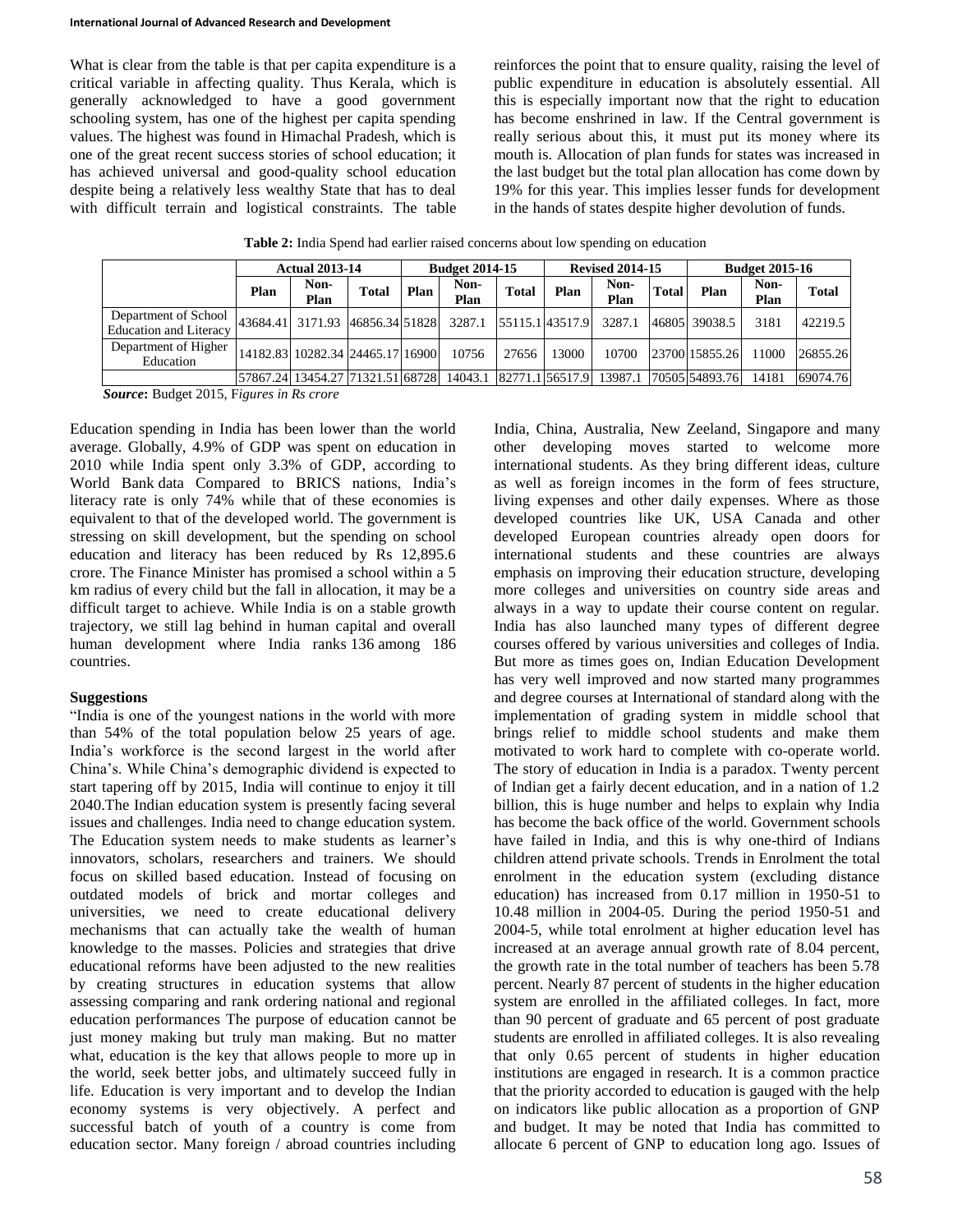quality enhancement should become the priority to reap the benefits of internationalisation of higher education. A pragmatic approach to enhance the equity and access should be given due attention. The quality level of the public and private institutions should be published and brought to the notice of general public. Since the Indian system is very large, the University Grants Commission cannot monitor all the private institutions. The UGC can frame clear cut policy and ask the different states to institute a separate agency for the purpose as per the guidelines of the UGC. II. Concluding Discussion Education reforms currently planned or implemental throughout the world need to include deeper and more comprehensive analysis of what and how schools and leaders should do in order to contribute to the development of Indian economic system of the countries.. India spends ~14% of its budget on education it should be increase. The PM and FM control the "central budget". Education is on the concurrent list (meaning both center and state are responsible). Traditionally, primary and secondary education involving children below 15, were the focus area of states. So we must look at state budgets on education. Roughly, states account for 75% spend on education (and center spends 25%) [2].The PM and FM in 2015 signed off a significant devolution of finances to states based on the recommendation of the Finance commission - meaning giving states more resources to spend especially on Education and Health. Center cannot decentralize and give more of its money to states and massively increase its spend on state subjects like primary education. The total spending itself is often red-herring. One much under-appreciated fact is that most of the government is NOT able to spend what they are allocated. That includes education departments. Govt departments regularly fail to meet their plan spending. So lack of funds in the short term is sometimes a red-herring. Also, as GDP increases we will have more money for everything including education. A smart government can easily argue that instead of spending more immediately (and throwing it down the drain with teacher absenteeism, corruption etc), perhaps priority should be reforming and cleaning the system before boosting spending. Different types of education that should be provided to the people so as to promote rapid development. They are:

# **General or Basic Education**

This should cover teaching the students about reading, writing, elementary mathematics and about understanding of basic science and one's environment. This type of education is being currently provided.

# **Family Improvement Education**

Under this students should be provided knowledge, skills, attitudes which are useful in improving the quality of human life. Accordingly, this should cover subjects such as health and nutrition, family planning, child care, home repairs and environment improvements etc.

### **Community Development Education**

This type of education should be so designed as to improve the working of rural institutions and processes so that rural community should be developed. This should cover subjects such as local self-government, co-operative enterprise, running rural development projects etc.

# **Occupational Education**

Under this students should be educated and trained for performing various agricultural activities properly and efficiently and for imparting education regarding particular agricultural skills and occupations. This would enable the students to make their living through self-employed occupations in agriculture, agro-industries and other nonagricultural works after completing their education

# **Conclusion**

In the past century, we progressed from a stage where the application of science to manufacturing techniques become the basis for production and to develop the Indian Economic system. Education has been found a major source of productivity growth in post-war era, and because Education increases productive human capital, It contributes to overall increase in Economic growth, The most frequently presented general idea for increasing Indian economic development is to equip people with the skills and attitudes success in an increasingly knowledge based economy. The Indian Economic growth and development is built on three central ideas. Economic growth can be analyzed within macroeconomic environment, the quality of public institutions and technology. Technological advance is the ultimate source of growth but its origins may be different across countries the importance of the determinates of economic development for core and non-core innovators. Based on these commonly used determinants of economic development and growth various indicators of knowledge economy, three core domains have been utilized to explain economic growth. Education and training, Use of information and communication technologies, Innovations and technological adoption there are many other changes and reforms required in our school and higher education systems: greater decentralisation, greater flexibility, changing patterns of examination, different and more creative and relevant teacher training, and so on. But significantly higher levels of public funding are the necessary precondition for any other reforms to be successful, and indeed for us to even dare to hope for improved quality of education. It is generally agreed that more resources are required for education, but there are arguments that instead of relying on more public funding greater freedom should be granted for private provision of education. According to this view, there is no reason for the state to get into education provision, and instead it should focus on creating an "enabling environment" for private provision, even, if necessary, by recognising the possibility of profit-making investment in education, as in Singapore.

# **References**

- 1. Ansari MI, Singh SK. "Public Spending on education and Economic, 1997.
- 2. Barro RJ. "Economic Growth in a Cross section of Countries", Quarterly Journal of Economics. 1991.
- 3. Barro RJ, Sala-i-Martin X. "Economic Growth", McGraw Hill, 1995.
- 4. Becker G. "Investment in Human Capital", Journal of Political Economy, 1962.